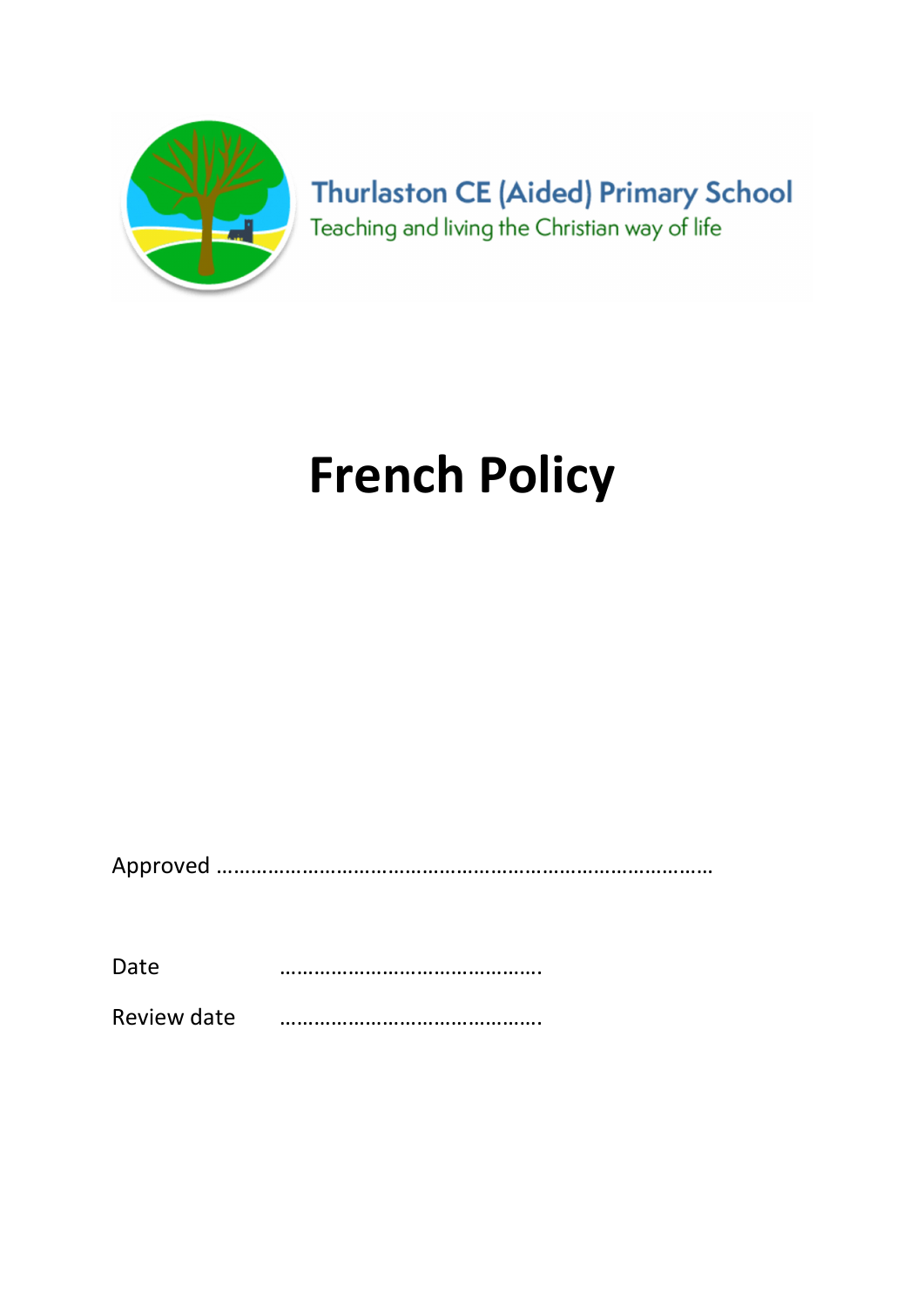## French Policy

#### Introduction

As part of a new primary National Curriculum, taking effect from September 2014, learning French has become a requirement for children within KS2. Thurlaston has taught French informally for several years, in Key Stage 2.

#### Aims

- We aim to develop children's experience of language acquisition and encourage curiosity about languages.
- To develop their understanding of what they hear and read, and have an ability to express themselves in speech and writing.
- To extend their knowledge of how language works and explore differences between French and English.
- To strengthen their sense of identity through learning about culture in Francophone countries and comparing it with their own culture.

#### Teaching and Learning Overview

- Teaching is in line with the recommendations of the National Curriculum, with modifications in place which allow for the individual and differentiated needs of the children.
- It takes full account of the different experiences, strengths and interests of the children whilst also complying with the requirements and guidance on inclusion

#### The national curriculum for languages aims to ensure that all pupils:

- understand and respond to spoken and written language from a variety of authentic sources
- speak with increasing confidence, fluency and spontaneity, finding ways of communicating what they want to say, including through discussion and asking questions, and continually improving the accuracy of their pronunciation and intonation
- can write at varying length, for different purposes and audiences, using the variety of grammatical structures that they have learnt
- discover and develop an appreciation of a range of writing in the language studied.

#### **Organisation**

- French is taught in a whole-class setting, by Mrs Tonkin using the LCP scheme of work. The lessons are designed to motivate the children and are mainly practical in focus. They have clear, achievable objectives and incorporate different learning styles. SEN children have access to the curriculum through variation of task, grouping or support from an adult.
- Each class has a timetabled lesson of at least thirty minutes per week.
- French lessons provide a variety of sources to model the language, use games and songs to maximise enjoyment and make as many connections to real life situations as possible.
- Lessons focus on speaking and listening. However, when appropriate, children record written work informally on whiteboards and worksheets.

#### By the end of Key Stage 2 the children should have covered the majority of the following topics:

Unit 1 Je parle Francaise Unit 2 Je me presente Unit 3 En famille Unit 4 Les animaux Unit 5 Mon anniversaire Unit 6 Le monde Unit 7 Moi et mon ecole Unit 8 Qu'est-ce que tu veux?